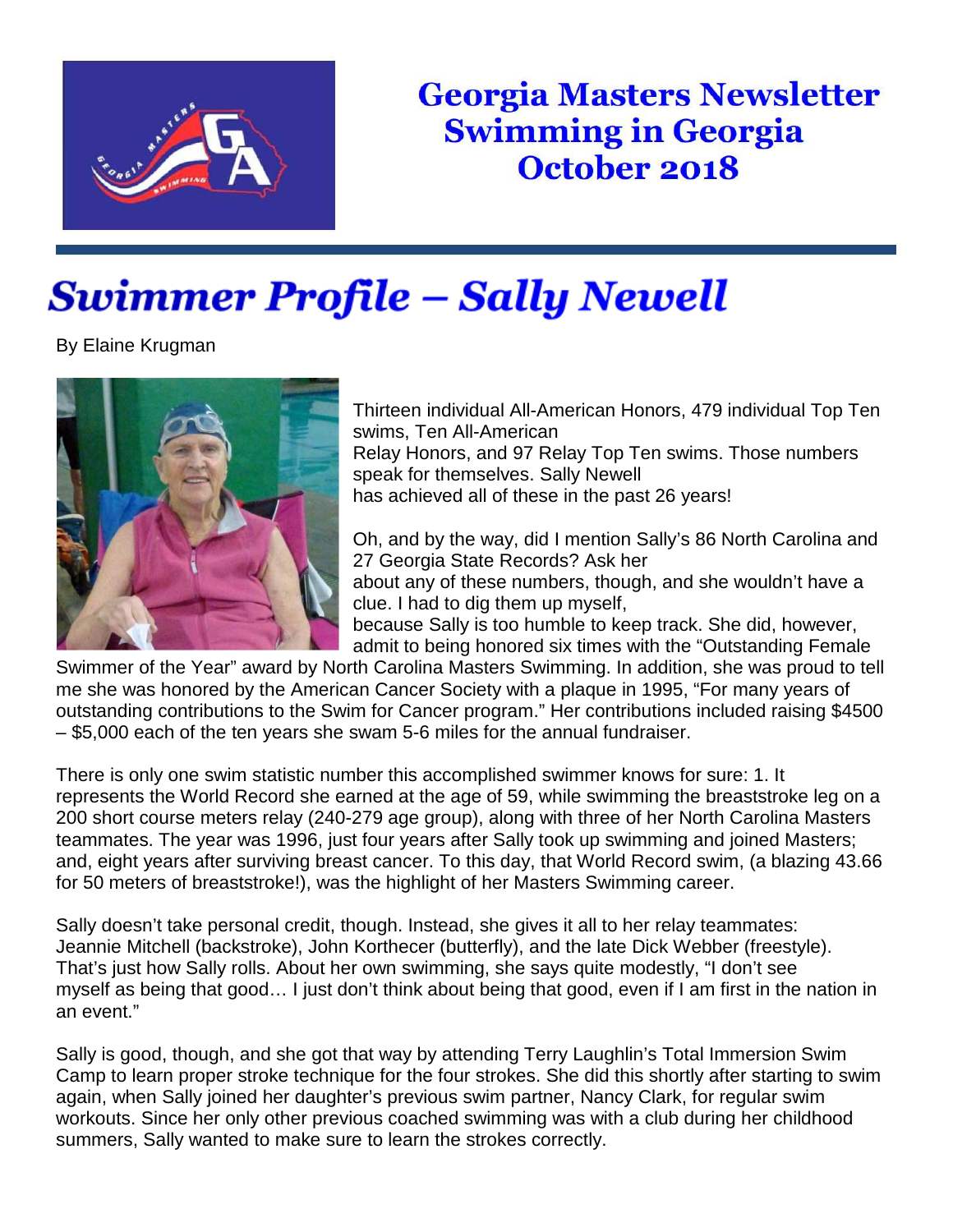Not long after, Nancy asked her new swim partner to join her for a competition. "She was going to go to the Charlotte meet, and she suggested that I go. Oh my gosh, was I nervous! I swam breaststroke, and it was funny. I have a male friend who said, 'You should not be allowed to swim breaststroke because you only have one breast!' (referring to her mastectomy following breast cancer). Breaststroke became my favorite event—the 50 breaststroke," Sally laughed.

At the time, Sally and her husband lived in Greensboro, North Carolina. When her husband became seriously ill with cancer, they decided to move to Atlanta to be closer to their daughter as well as excellent medical care.

Sally started swimming at the Dynamo pool following the move; however, until this past September, she only swam there in the summer during long course season, opting to swim at the YMCA during the winter months. "My husband died three years ago, and I continued swimming at the Y, but I just wasn't into competing. Just a year ago, I decided I would compete again… I have four children, and they were very happy that I went back to competing. My husband wasn't an athletic man, but he really put me on a pedestal when I would go to these swim meets. He was very proud of me."

This past short course season, she decided to swim exclusively at Dynamo, under the coaching of Maria Thrash. "This is the first time I have stayed with it year-round. I need the discipline; I just wouldn't be doing it on my own. [Maria's] really good for me, and I said to her once when I got out of practice, 'I wouldn't have done that if you weren't here.' She said, 'That's right; that's why you swim on a team.' I am really benefiting from it. I really look forward to going swimming now, because I have a coach on deck. And, I think she appreciates my success. This past year in short course, I have had a fabulous year, and I owe it to Maria Thrash. I really do."

Sally continued, "I don't think at my age you're going to get faster. But I tell you what. since I started swimming at Dynamo with Maria Thrash as my swim coach, every once in a while, she'll say something to me and I'll think to myself, 'That's what I am paying for. Just these little suggestions on her part that I never would have thought of swimming on my own. This past year, it has been amazing for me. My times have really been good, and I owe it to her—and, I got a new suit, too." Sally swims at Dynamo on Mondays, Wednesdays, and Fridays, during lunch-time and averages 2,500 yards per workout. She especially enjoys the creative sets that Maria assigns. "You just don't think of those things on your own, but of course, I'm finding that it's up to you to make those sets work. She doesn't know if you're making your intervals; and, I really don't pay attention to the intervals, because I think an eighty-year-old can write her own rules!" Sally added with her usual easy laugh.

Although Sally's best stroke is breaststroke, she said, "I have started swimming distance. I am finding that I don't do very well in the 50 free, but this last summer, I was first in the 400 free. Distance doesn't intimidate me anymore. I used to do the 200IM and 100 IM, but I'm having issues with a shoulder. I also do well in the 200 back. I do well in the 200, because most of my competition is starting to get tired, and I'm not getting tired. It's easy for me to speed it up for the last 50."

Now that Sally is back to competing again, you will find her thoroughly enjoying racing at her favorite venues: Georgia Tech, UGA, Auburn, Columbia (South Carolina), and at Dynamo, of course! Nationals may be in her future, again, too. "I like going to Nationals and seeing friends from across the country that I don't normally don't get to see. But, I get nervous leading up to the event. I'll get nervous leading up to the one-day meet at UGA, and I have no competition in my age group. But, you're racing the clock," she explained. "I enjoy being part of Masters, and I'm glad that I returned to it. I think that's it's really good for your body, and I just can't imagine my life without